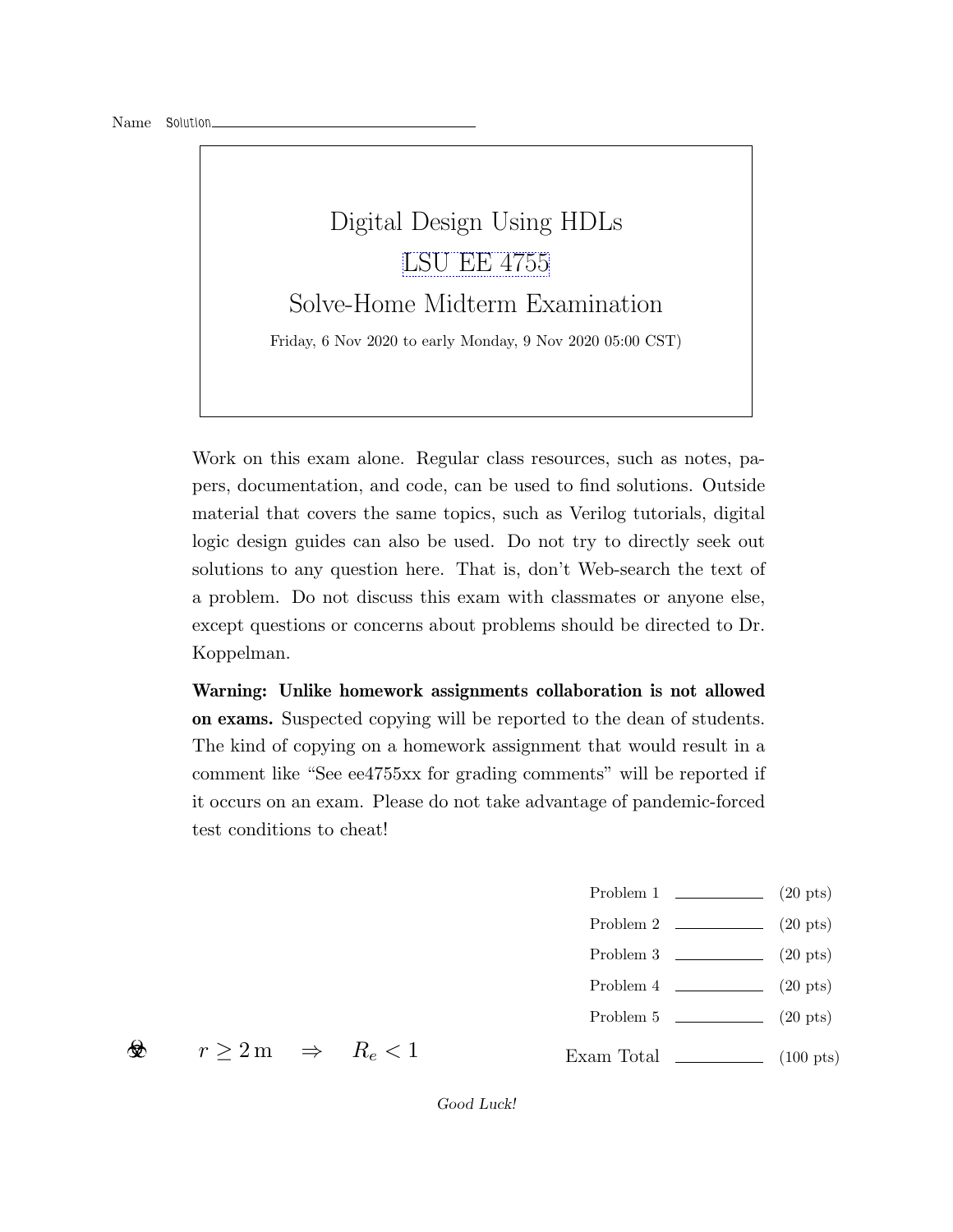Problem 1: [20 pts] Appearing below are some variations on a multiply accumulate module. (a) Complete the Verilog code below so that it matches the illustration.



 $\sqrt{\phantom{a}}$  Complete the Verilog.

 $\overrightarrow{\bigvee}$  Use parameters for the bit widths wh and wa.

 $\mathcal{A}$  The registers inferred from the Verilog must match the diagram.

## /// **SOLUTION**

```
module mac1
  #( int wa = 32, wh = 16 )
   ( output logic [wa-1:0] ao,
     input uwire [wh-1:0] h,
     input uwire [wa-1:0] ai,
     input uwire clk );
```
always\_ff @( posedge clk ) ao <= h \* ai + ao;

endmodule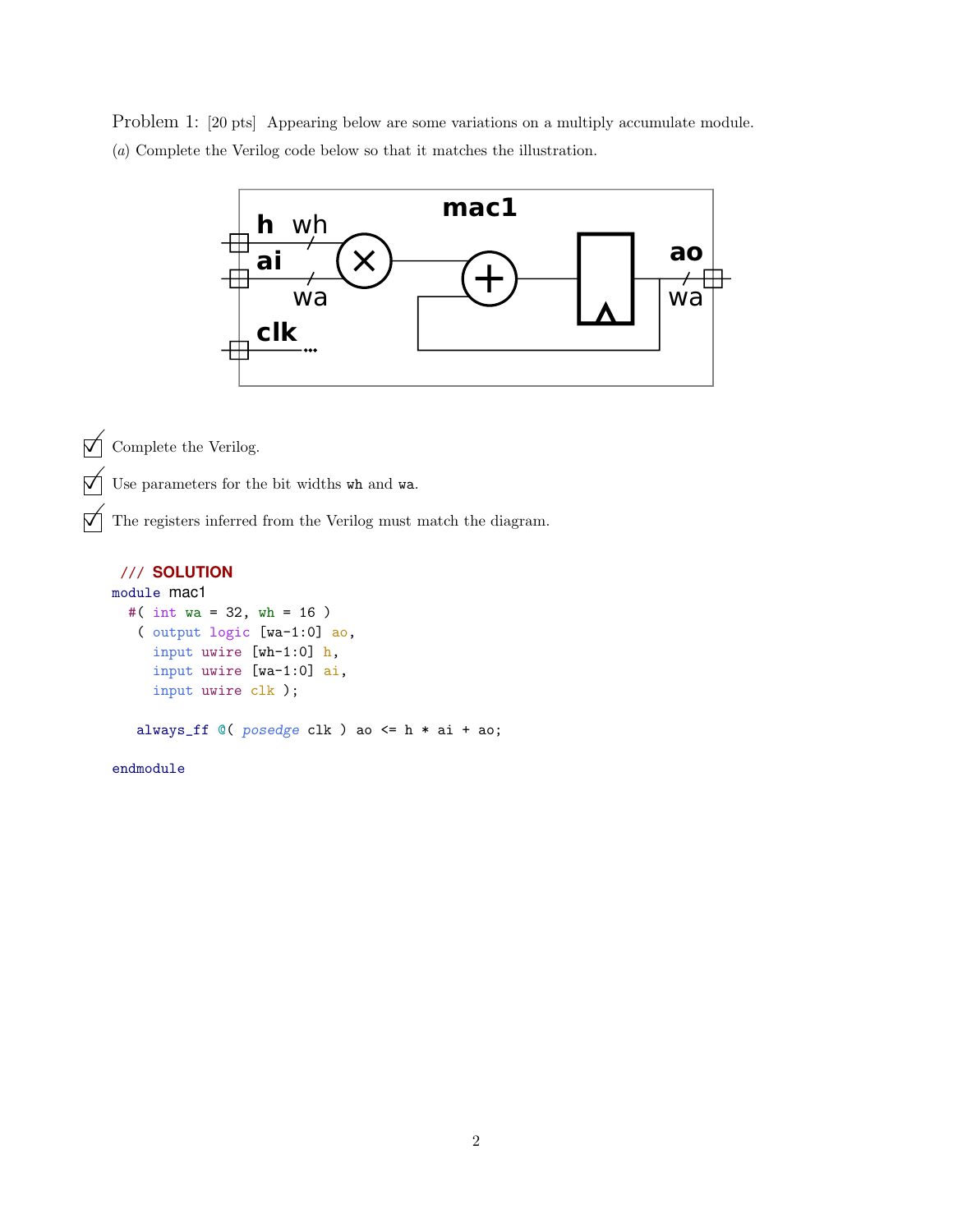(b) Complete the Verilog code below so that it matches the illustration, similar to the one on the previous page.



### /// **SOLUTION**

```
module mac2
   #( int wh = 4, wa = 3)
   ( output logic [wa-1:0] ao,
     input uwire [wh-1:0] h,
     input uwire [wa-1:0] ai,
     input uwire clk );
   logic [wa-1:0] p;
   always_ff @( posedge clk ) begin
      p \leq h * ai;ao <= p + ao;
   end
```
endmodule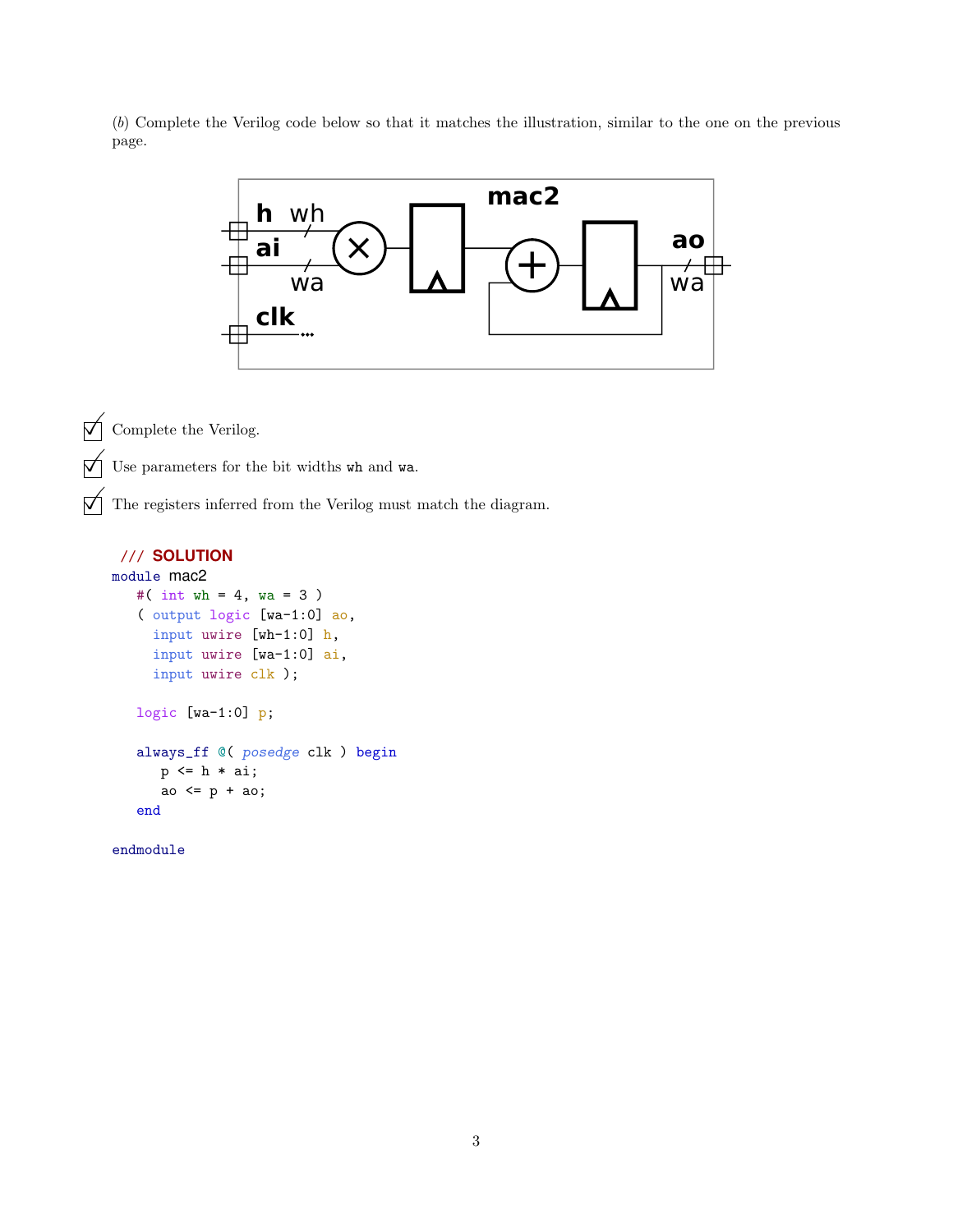Problem 2: [20 pts] The mac (multiply-accumulate) modules compute a running sum of products. The alert student might have noticed that there is no way to reset the sum. In this problem a reset will be added.

The module below has an input  $r$  (for reset) which is to work as follows: When  $r=1$  at a positive edge the product h\*ai should start a new running sum. That is, that particular h\*ai should be added to zero. When  $r=0$  at a positive edge the product  $h*ai$  should be added to the sum of the previous products. (If  $r=0$  is always true then the hardware as illustrated works correctly.)



Add hardware to the diagram to implement the reset.  $\forall \uparrow$  Complete the Verilog to implement the reset.

Use parameters for the bit widths wh and wa.

The registers inferred from the Verilog must match the diagram and  $\overrightarrow{\mathcal{A}}$  be sure that the reset is applied to the correct value.

The hardware changes appear above in green and the Verilog code appears below in all sorts of colors.

The problem states that when  $r=1$  the accompanying values of  $h$  and  $ai$  must start a new running sum. To implement this a register has been added,  $r1$ , so that the value of r moves with the product  $h * a i$ , so that in the next cycle that product  $h * a i$  is added to zero rather than to ao. If  $r$  were connected directly to the multiplexor then the  $h * a i$  arriving with  $r$  would be added to a non-zero value.

Grading Note: No one solved this 100% correctly.

```
/// SOLUTION
module \text{mac2r }#(\text{int wh} = 4, \text{wa} = 3)( output logic [wa-1:0] ao,
     input uwire [wh-1:0] h,
     input uwire [wa-1:0] ai,
     input uwire r, clk );
   logic [wa-1:0] p;
   logic r1;
   always_ff @( posedge clk ) begin
      r1 \leq r;
      p \leq h * ai;ao \leq p + (r1 ? 0 : ao);
   end
endmodule
```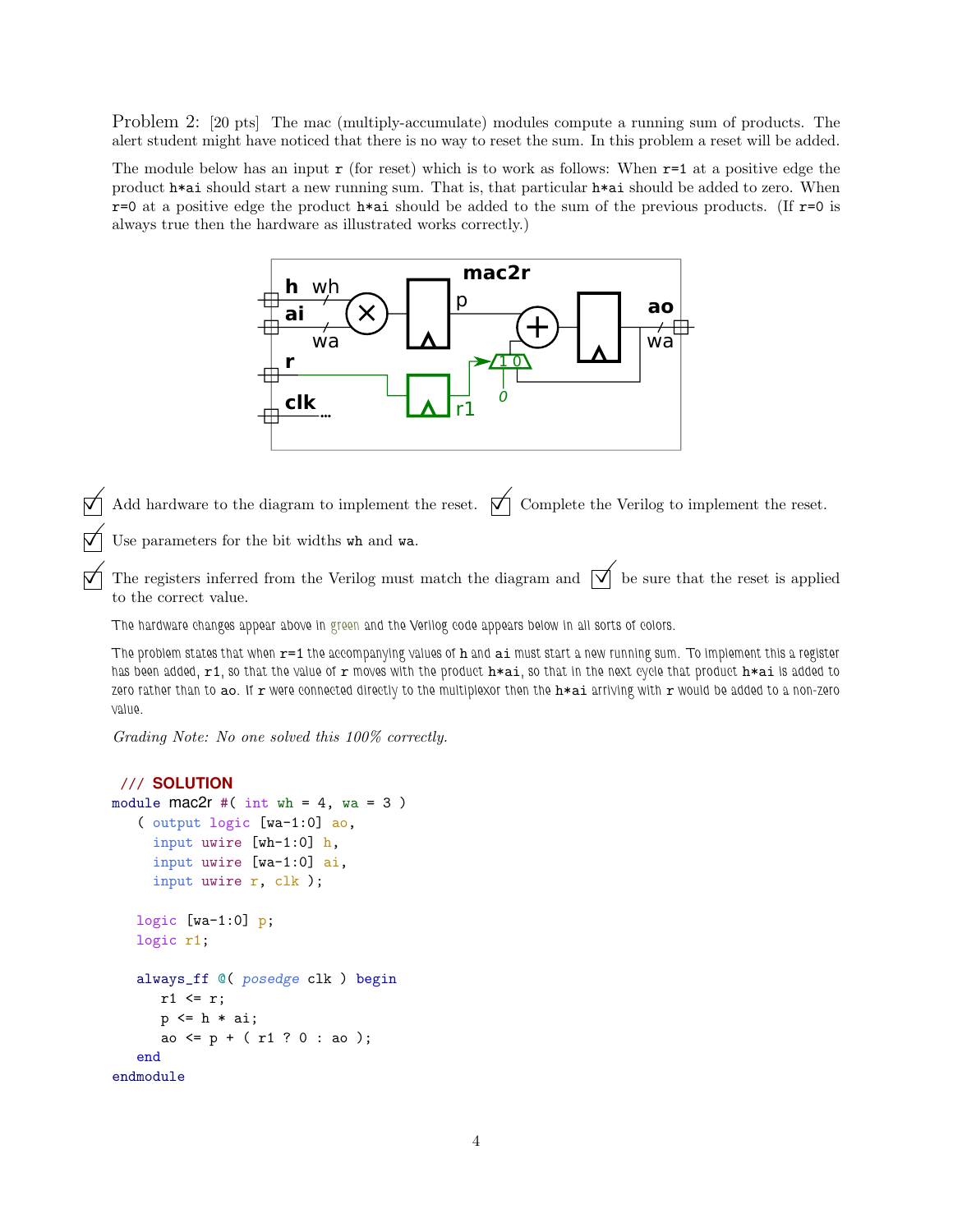Problem 3: [20 pts] Appearing below are the modules from the previous problem. Suppose that in the multiplier below bit i of the product were computed in time  $[4i + 2]$  u<sub>t</sub> and that a ripple adder were used for the sum. Let  $w$  denote the value of  $wh$  and  $wa$  (which means  $wh = wa$ ).



(a) Find the minimum clock period for each using the simple model, and taking into account cascading. (The clock period is the length of the critical path, including the register delay.)

Find the clock period for mac1 with cascading.  $\overrightarrow{\bigwedge}$  Don't forget to include the delay of the register. Short answer: The clock period is  $[4(w - 1) + 2 + 4 + 6] u_t = [4w + 8] u_t$ .

Explanation: Taking into account cascading in this case means that when we compute the time needed to compute the addition we take into account the fact that bit i arrives at time  $4i + 2$  and that a ripple adder is used to compute the sum. Bit 0 of the product arrives at the adder's bit 0 BFA at time  $4 \times 0 + 2 = 2$ , and so its outputs, sum and carry-out, arrive at  $2 + 4 = 6$ . Bit 1 of the product arrives at the adder's bit 1 BFA at time  $4 \times 1 + 2 = 6$  as does the carry out from bit 0, so the sum and carry out won't be available until  $6+4=10$ . This pattern persists, so bit i of the adder output is available at time  $4i+2+4=4i+6$ . The adder is w bits wide, so the MSB is not available until time  $[4(w - 1) + 6]u_t = [4w + 2]u_t$ . To compute the clock period we need to tack on the 6  $u_t$  register delay, bringing the clock period to  $[4w + 2 + 6]u_t = [4w + 8]u_t$ .

Find the clock period for mac2 with cascading.  $\Box$  Don't forget to include the delay of the registers.

Short answer: The clock period is  $[\max\{4(w-1)+2, 2(w+1)\} + 6]u_t = [\max\{4w-2, 2w+2\} + 6]u_t =$  $[4w - 2 + 6]$   $u_t = [4w + 4]$   $u_t$ , for  $w \ge 2$ .

Explanation: The clock period is determined by the critical (longest) path. Paths start at launch points and end at capture points. Register outputs are launch points and register inputs (both data and enable) and capture points. Usually (but not always) module inputs are launch points and module outputs are capture points. There are two possible critical paths. Path one is from h (or ai), through the multiplier, to the register input, path two is from ao, through the adder, to the register input. The length of path one is  $4(w-1)+2+6=4w+4$  and the length of path two is  $2(w+1)+6=2w+8$ . When  $w\geq 1$  path one is longer and so the clock period must be  $[4w + 4]$   $u_t$ .

And what about cascading? That doesn't apply here because there is a register between the multiplier and the adder and so all bits arrive at the input to the adder at the same time.

(b) Find the minimum clock period for each using the simple model assuming that the multiplier output and adder input could not cascade.

Find the clock period for mac1 without cascading.  $\bigtimes$  Don't forget to include the delay of the register.

Short Answer: The clock period is  $[4(w - 1) + 2 + 2(w + 1) + 6] u_t = [6w + 6] u_t$ .

Explanation: Without cascading the adder must wait for every bit of the product to be computed. The last bit of the product is available at  $4(w - 1) + 2$  and only then can the addition start (with the no-cascading assumption). So adding the addition time,  $2(w + 1)$ , and register delay, 6, gives the clock period.

Note that the no-cascading assumption was made for pedagogical reasons. If indeed bit i of the product arrives at  $4i+2$  and a ripple adder is used, cascading should be taken into account when computing the delay.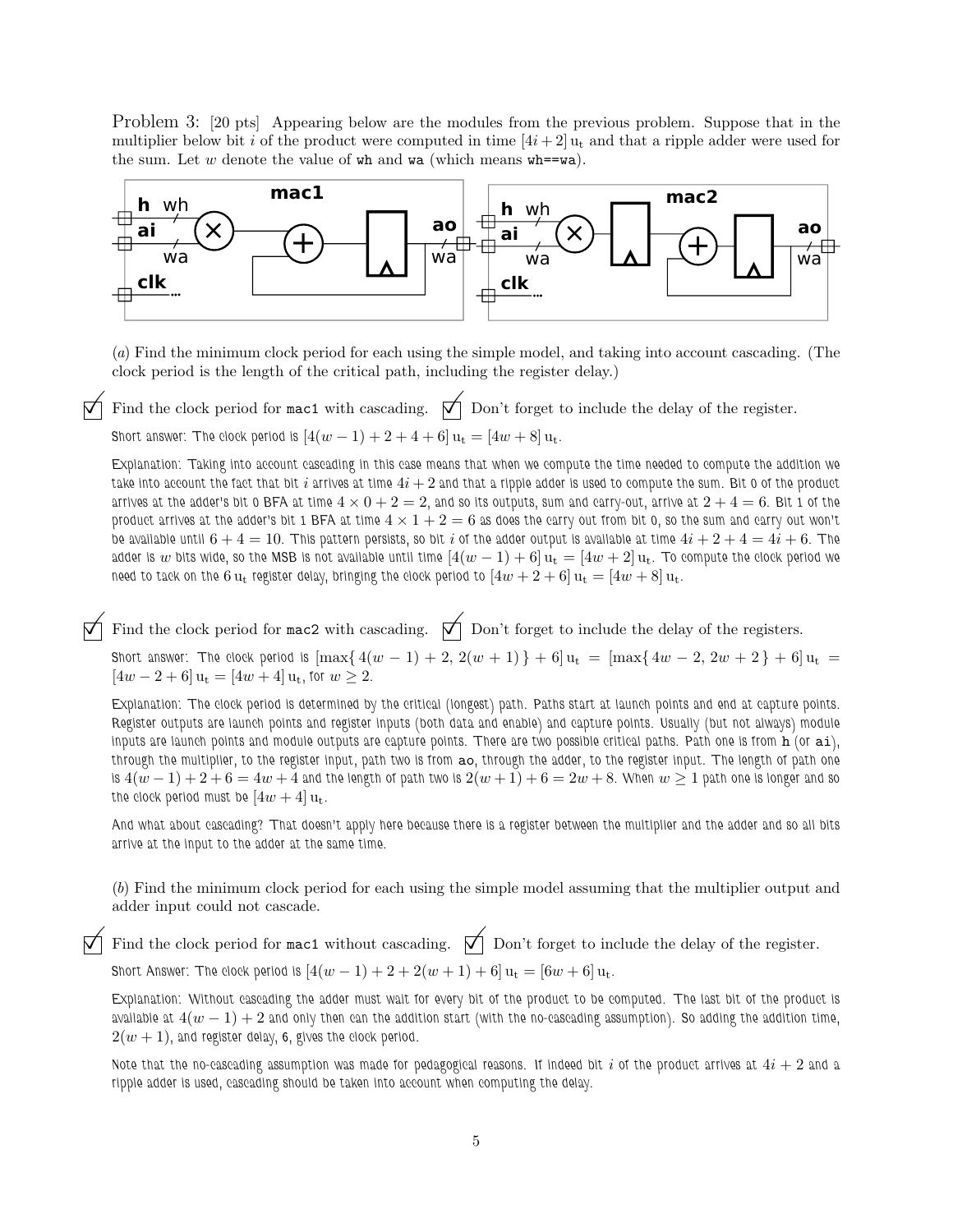$\Box$  Find the clock period for mac2 without cascading.  $\Box$  Don't forget to include the delay of the registers.

The clock period for mac2 is the same with and without the cascading assumption, so the period is the same as the one computed above,  $[4w + 4]$  u<sub>t</sub>.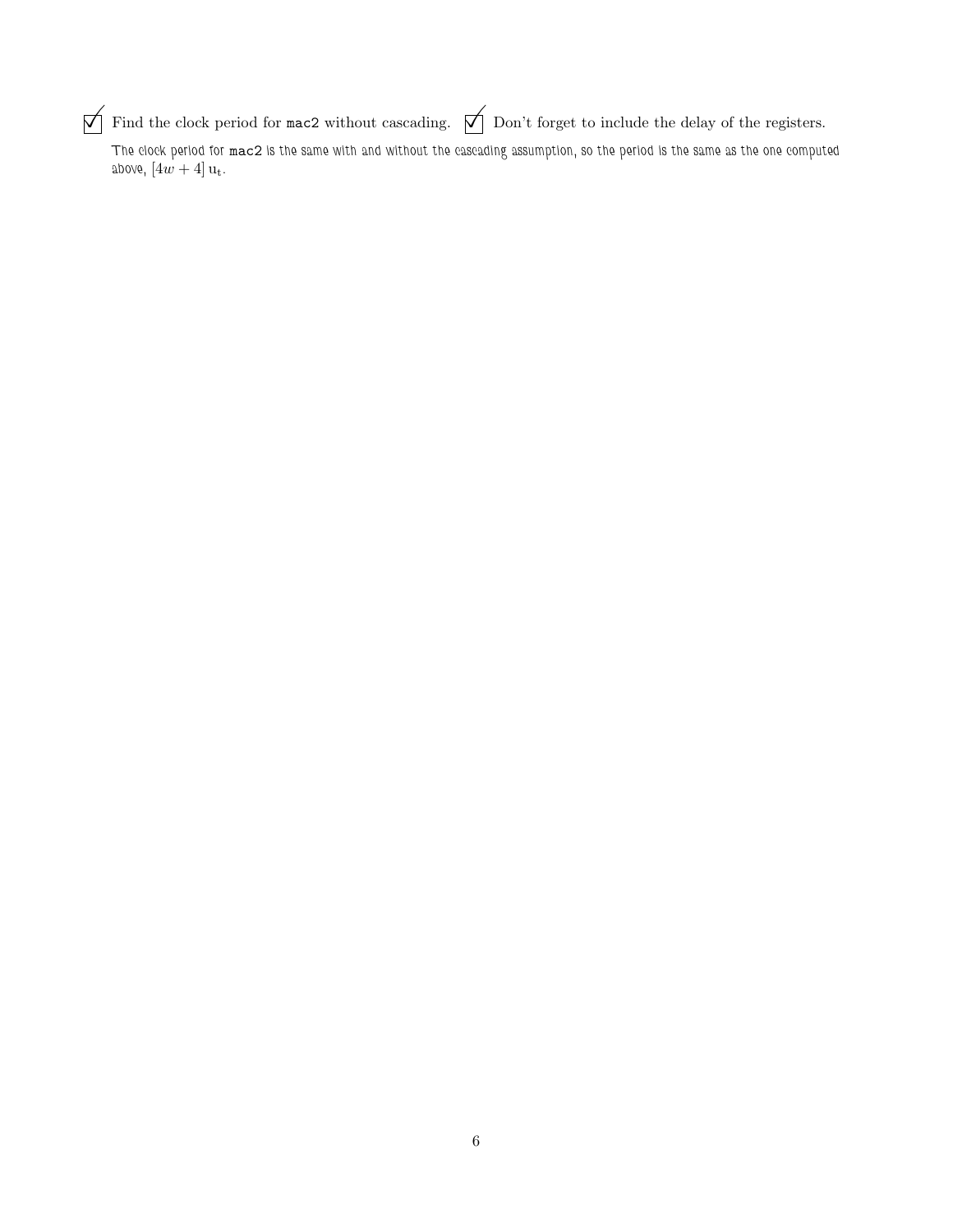Problem 4: [20 pts] Appearing below is a recursively defined multiplier constructed using bfa (binary full adder) and bha (binary half adder) modules.

```
module mult tree bfas #( int wa = 16, int wb = wa, int wp = wa + wb)
   ( output uwire [wp-1:0] prod, input uwire [wa-1:0] a, input uwire [wb-1:0] b);
   if (wa == 1) begin
      assign prod = a ? b : 0;end else begin
     // Split a in half and recursively instantiate a module for each half.
     localparam int wn = wa / 2;
     localparam int wx = wb + wn;uwire [wx-1:0] prod_lo, prod_hi;
     mult_tree_bfas #(wn,wb) mlo( prod_lo, a[wn-1:0], b );
     mult_tree_bfas #(wn,wb) mhi( prod_hi, a[wa-1:wn], b );
      assign prod(wn-1:0] = prod\_lo[wn-1:0];
     uwire c[wp-1:wn-1];
     assign c[wn-1] = 0;
     for ( genvar i=wn; i<wx; i++ )
       bfa b(c[i], prod[i], prod_lo[i], prod_hi[i-wn], c[i-1] );
     for ( genvar i=wx; i\leq wx+wn; i++ )
       bha b(c[i], prod[i], prod_hi[i-wn], c[i-1] );
     localparam int wz = wp - wx - wn;if (wz > 0) assign prod[wp-1 := wz] = 0;
   end
endmodule
```
Show the hardware that will be inferred for two levels of recursion and compute its cost. That is, show three instances of mult\_tree\_bfas: a top-level one, and two recursive instantiations. Show the hardware for the top-level instance and both of the two recursive instantiations. (It is only necessary to show two levels.) Do this for wa=8 in the top-level module.

Continued on next page.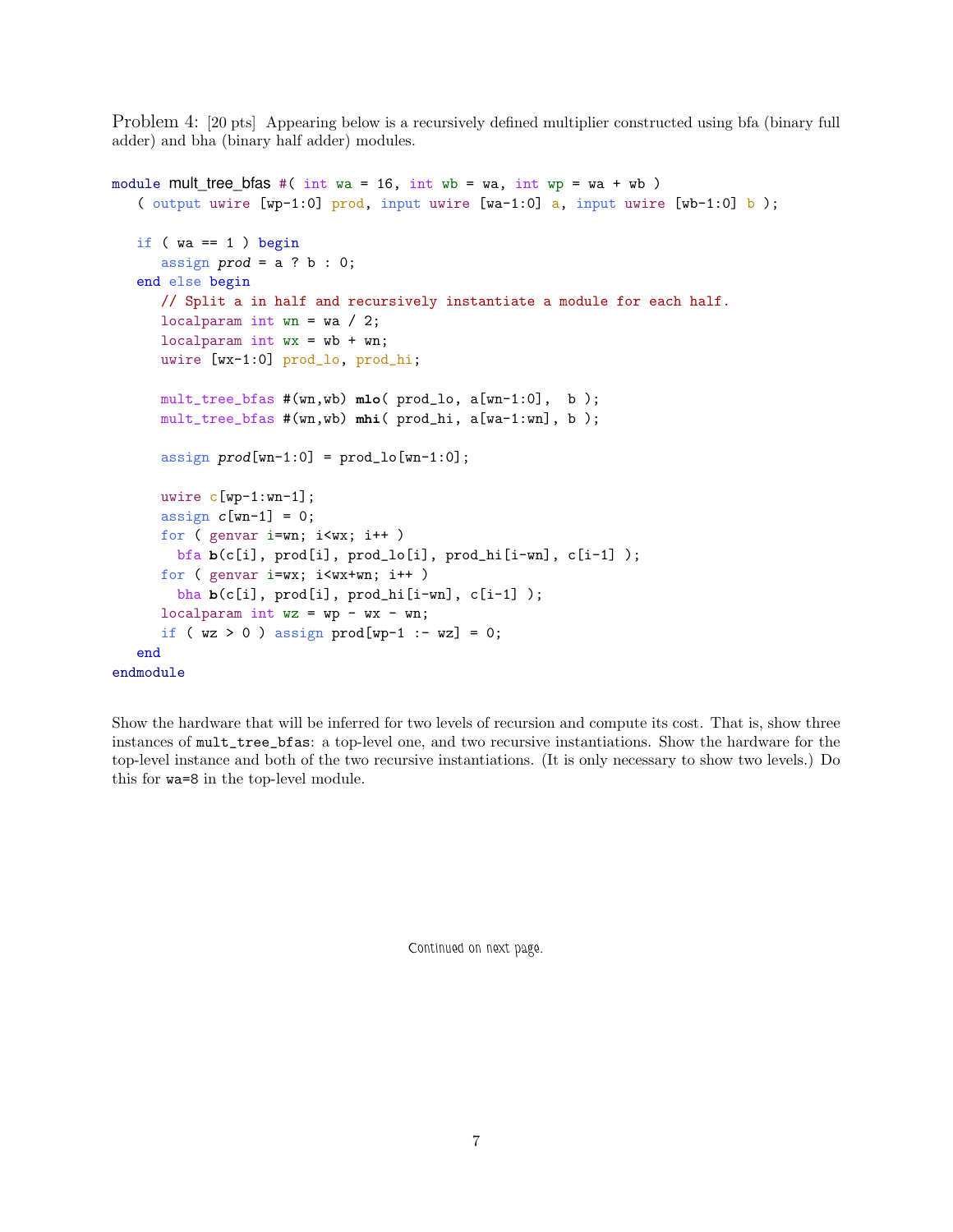### $\vec{\nabla}$  Show the inferred hardware.

The inferred hardware is shown on the next page. The binary full and half adders are shown as boxes. Only the carry-out port is labeled, with a co, of course. As most reading this should easily figure out, the port at the top of each BFA and BHA module is carry-in, the port on the right-hand side is the sum, and the two BFA inputs on the left hand side are the two bits to be added together.

Note that the bits of a are split so that the less significant bits connect to mlo and the more significant bits connect to mhi. In contrast all bits of b connect to both mlo and mhi.

 $\nabla$  Be sure to distinguish hardware (such as a **bfa** module) from values computed during elaboration.

An example of a value computed during elaboration is wx. The value at each level is shown. Since the value has been computed during elaboration there is no need to emit hardware to compute a value that is already known.

 Compute the cost of the hardware in your diagram using the simple model. (Work out the cost of a bha by hand.)  $\nabla$  The cost should be for two levels, not for hardware going down to the base case.

As can be seen by looking at the loop bounds of the generate loops, each instance consists of wb BFA modules and wn BHA modules. For the top-level  $(wa=8)$  instance  $wb=8$  and  $wn=4$ . In the mlo and mhi instances instantiated in the top level  $wb=8$  and  $wn=2$ . (Yes, wb is 8 at every level.) So the number of BFA modules is  $8 + 2 \times 8 = 24$ , and the number of BHA modules is  $4 + 2 \times 2 = 8$ . The cost of a BFA is  $9 u_c$ . A BHA can be constructed with an XOR gate for the sum and an AND gate for the carry out, for a cost of  $4 u_c$ . However the carry out can be used to compute the sum:  $s = (a || c_i)$  & ! co where  $c_o = a$  & & ci. Such a construction has a cost of just  $3 u_c$ .

The total cost is  $[24 \times 9 + 8 \times 3] u_c = 240 u_c$  using the 3  $u_c$  BHA or  $[24 \times 9 + 8 \times 4] u_c = 248 u_c$  using the 4  $u_c$  BHA.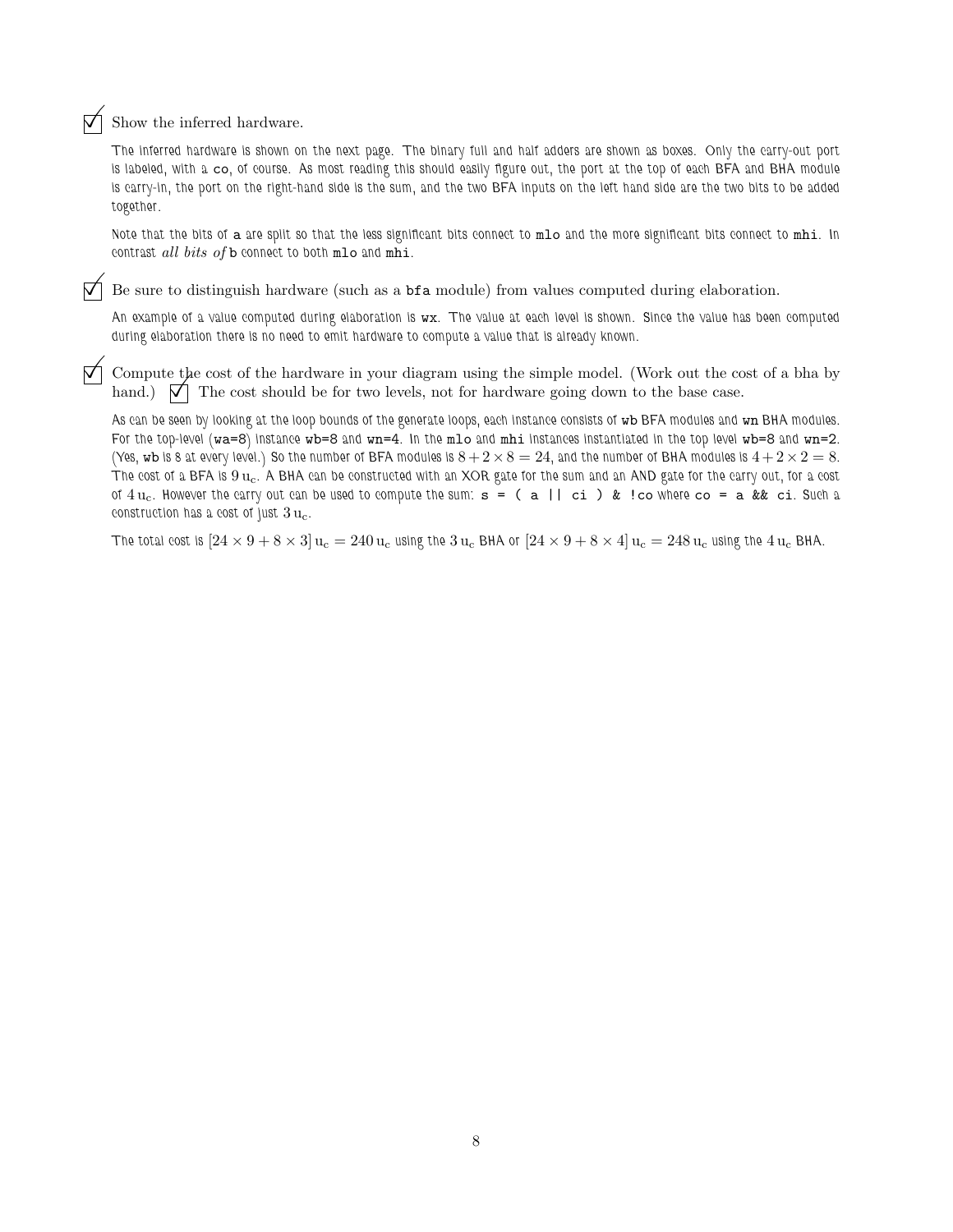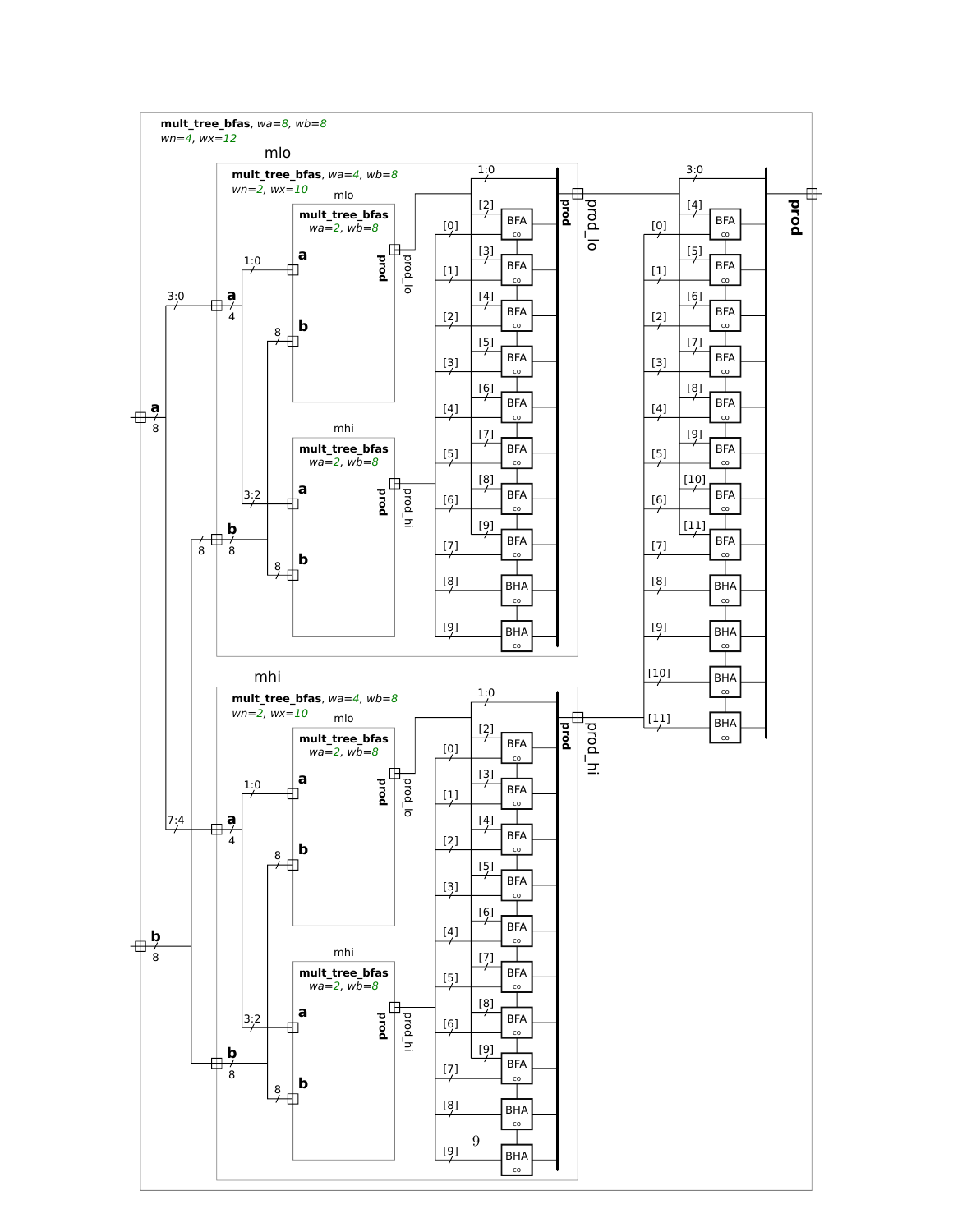Problem 5: [20 pts] Answer each question below.

(a) Appearing below is a multiply/add module, nnMADDfp, that computes its result using a FP add and multiply module. The values on the ports are IEEE 754 floats, and when wa=32 the format is IEEE 754 single, the same as a SystemVerilog shortreal. That is followed by an incomplete testbench module, testnnMADD. The testbench module generates random values for the nnMADDfp module in variables ar, br, and sir, and computes what the result should be, sor.

Add Verilog code to deliver ar, br, and sir to the nnMADDfp instance, and to put the output of nnMADDfp into sor\_mut so that sor\_mut has the correct type of value. Note that one does not need to understand what is inside of  $nnMADDfp$ ,  $nnAddfp$ , nor  $nnMultfp$ .

 $\vec{\nabla}$  Deliver (whatever that means) ar, br, and sir to nnMADDfp instance.  $\vec{\nabla}$  Get output of the nnMADDfp instance into variable sor mut.

The solution is shown below. First the inputs to instance n of nnMADDfp, variables a, b, and si, must be assigned the values in variables ar, br, and sir. Because a, b, and si are of type logic a statement like a=ar won't work because for such a statement Verilog will first convert ar from a shortreal to a 32-bit unsigned integer (logic [31:0]). It won't work because module nnMADDfp expects a, though declared logic, to be in the same format as shortreal. To avoid the problem the Verilog system task \$shortrealtobits is used. That avoids the shortreal-to-integer or any other conversion. The bits are left unchanged. A similar function is used for re-interpreting the module output, so, from logic to shortreal.

A serious error which too many students made was instantiating an nnMADDfp module inside the t loop. First, the module is already instantiated. Second, it makes no sense to instantiate a module in procedural code.

Note: In the original exam ar, br, etc. were declared real instead of shortreal. The solution would be no different: \$shortrealtobits should still be used. But the explanation above would have been more complicated since in statement a=\$shortrealtobits(ar) there would be a conversion: ar would be converted from real to shortreal, but then the bits in the shortreal would be assigned to a with no further changes.

Verilog code, including the solution, on next page.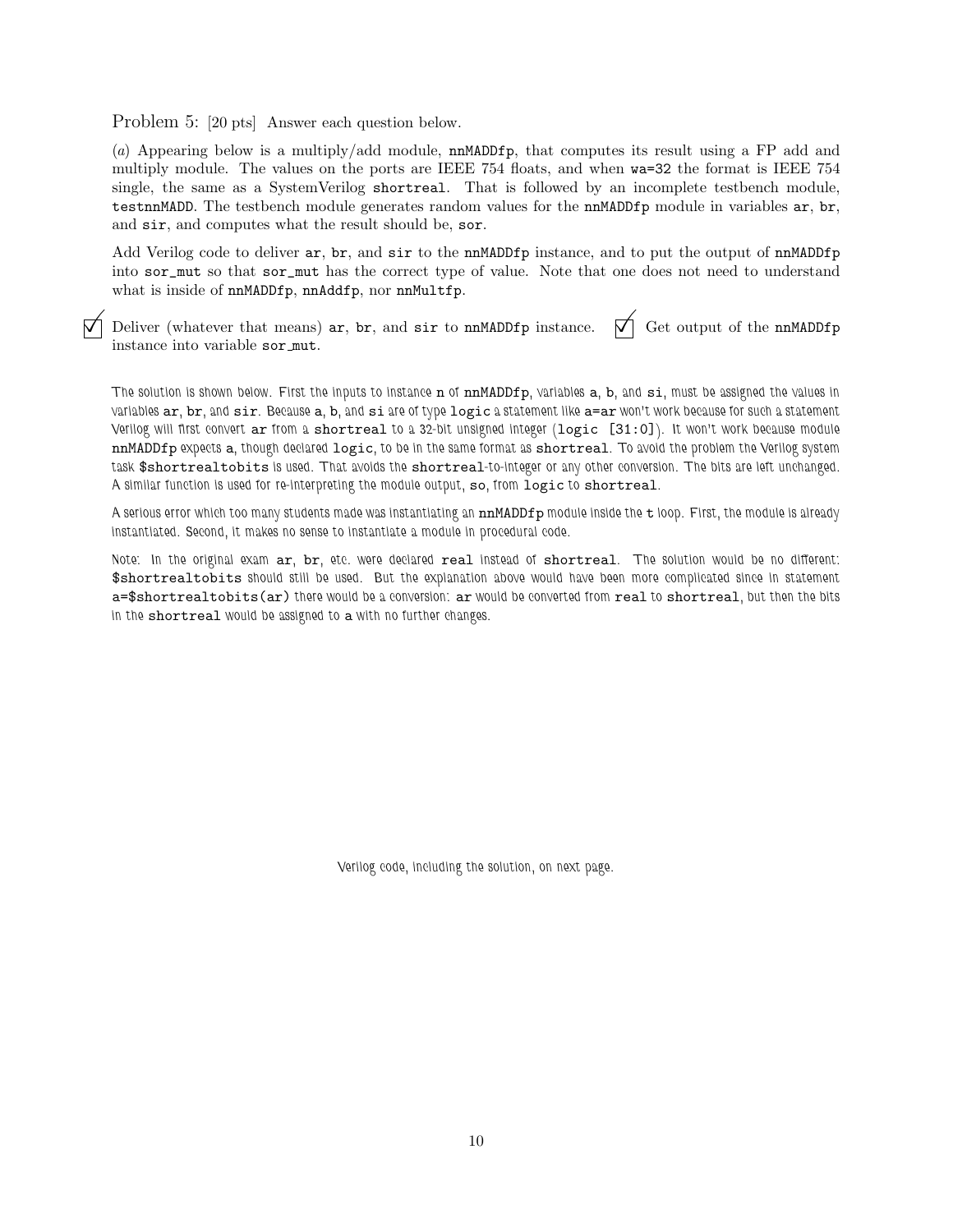```
module nnMADDfp #( int wa = 10)
  ( output uwire [wa-1:0] so, input uwire [wa-1:0] a, b, si);
  uwire [wa-1:0] p;
  nnMultfp #(wa) mu(p, a, b);
   nnAddfp #(wa) ad(so, si, p);
endmodule
module testnnMADD;
   localparam int w = 32, ntests = 100;
  uwire [v-1:0] so;
  logic [w-1:0] a, b, si;
   nnMADDfp #(w) n(so, a, b, si);
   initial begin
      for ( int t=0; t<ntests; t++ ) begin
         shortreal sor, ar, br, sir, sor_mut;
         ar = rand_f(p)); // Value to be used as input a to nnMADDfp.
         br = rand_f(p(); // Value to be used as input b to nnMADDfp.
         sir = rand_fp(); // Value to be used as input si to nnMADDfp.
         sor = ar * br + sir;
         /// SOLUTION
         a = $shortreal \times (ar); // Move bits of ar to a without changing them.
         b = $shortreal \times (br); // This operation is sometimes called ..
         si = $shortreal \times (sir); // ... a reinforcement \text{cast}.#1;
         sor\_mut = $bits to short real(so); // <-- MORE OF THE SOLUTION.
         if ( sor != sor_mut ) handle_incorrect_result();
      end
   end
endmodule
```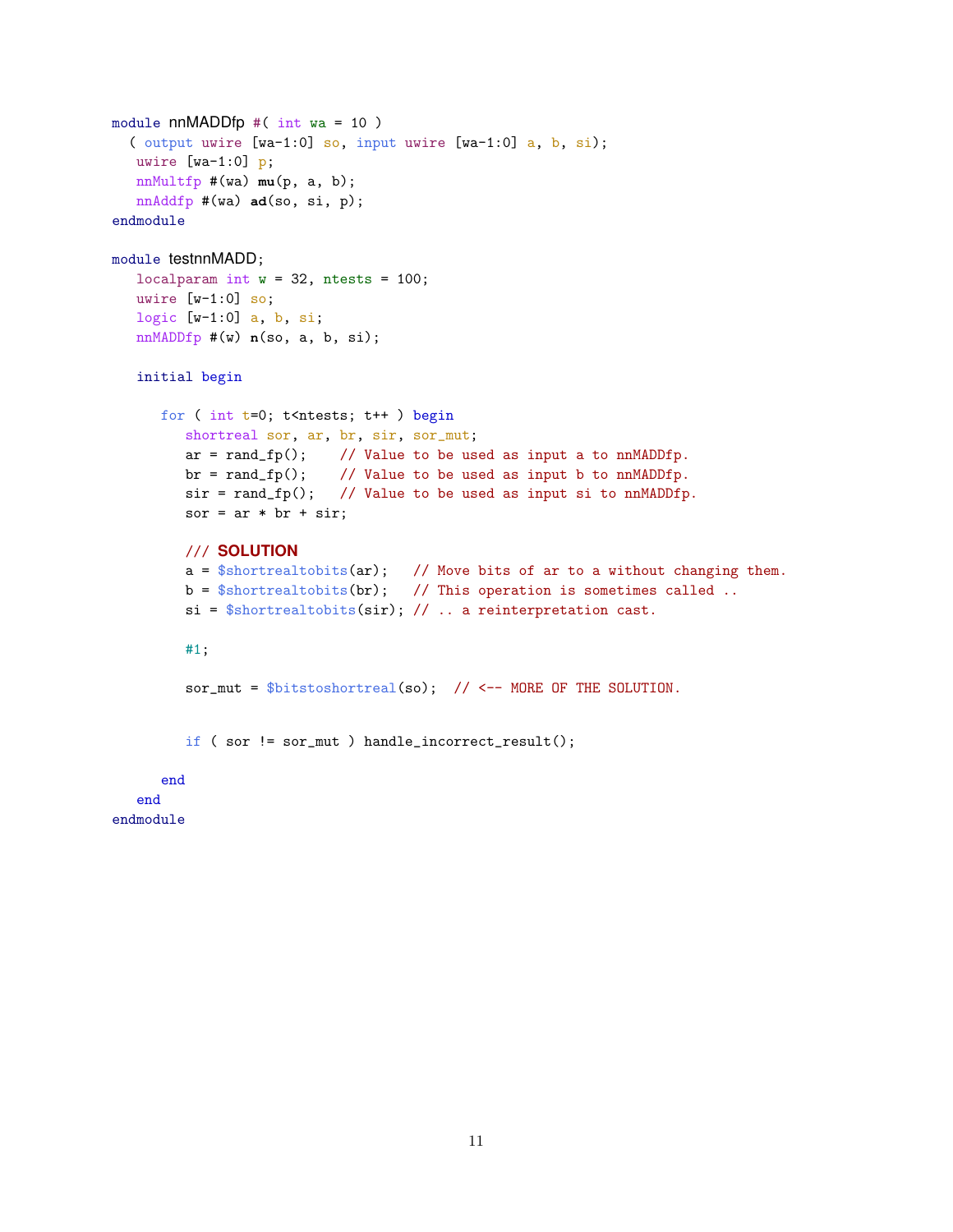(b) The module below will not compile or simulate due to multiple assignments to temperature, which is declared uwire. Changing uwire to wire will fix the compile problem. Nevertheless, is that the right fix?

```
module more_stuff #( int w = 16 )
   ( output uwire [w-1:0] v, y, input uwire [w-1:0] a, b, c);
  uwire [w-1:0] temperature;
   assign temperature = a + b;
  assign v = temperature >> c;
  assign temperature = a - b;
  assign y = temperature << c;
endmodule
module more_stuff #( int w = 16 )
   ( output uwire [w-1:0] v, y, input uwire [w-1:0] a, b, c);
   /// SOLUTION
  uwire [w-1:0] t1, t2;
```

```
assign t1 = a + b;
assign v = t1 \gg c;
assign t2 = a - b;
assign y = t2 \lt c;
```
#### endmodule

 $\nabla$  What problem remains after changing temperature from a uwire to a wire?

Short answer: The same value of temperature is used to compute both v and y, though the coder's intent may have been different values. That value of temperature consists of bits common to a+b and a-b, and x's elsewhere. It's not likely the coder intended that either.

Longer explanation: With the "fix" object temperature is driven by two different assignments, a+b and a-b. In bit positions where a+b and a-b are both 0, the value would be 0. In bit positions where a+b and a-b are both 1, the value would be 1. But, in bit positions where  $a+b$  and  $a-b$  differ the value would be x.

An important thing to remember is that continuous assignments, which is what the assign keyword specifies, are executed whenever objects on the right-hand side change. As a consequence the values for both  $v$  and  $y$  will ultimately be computed with the same value of temperature.

 $\vec{\nabla}$  Fix the problem based on what the code looks like its trying to do. Solution appears above.